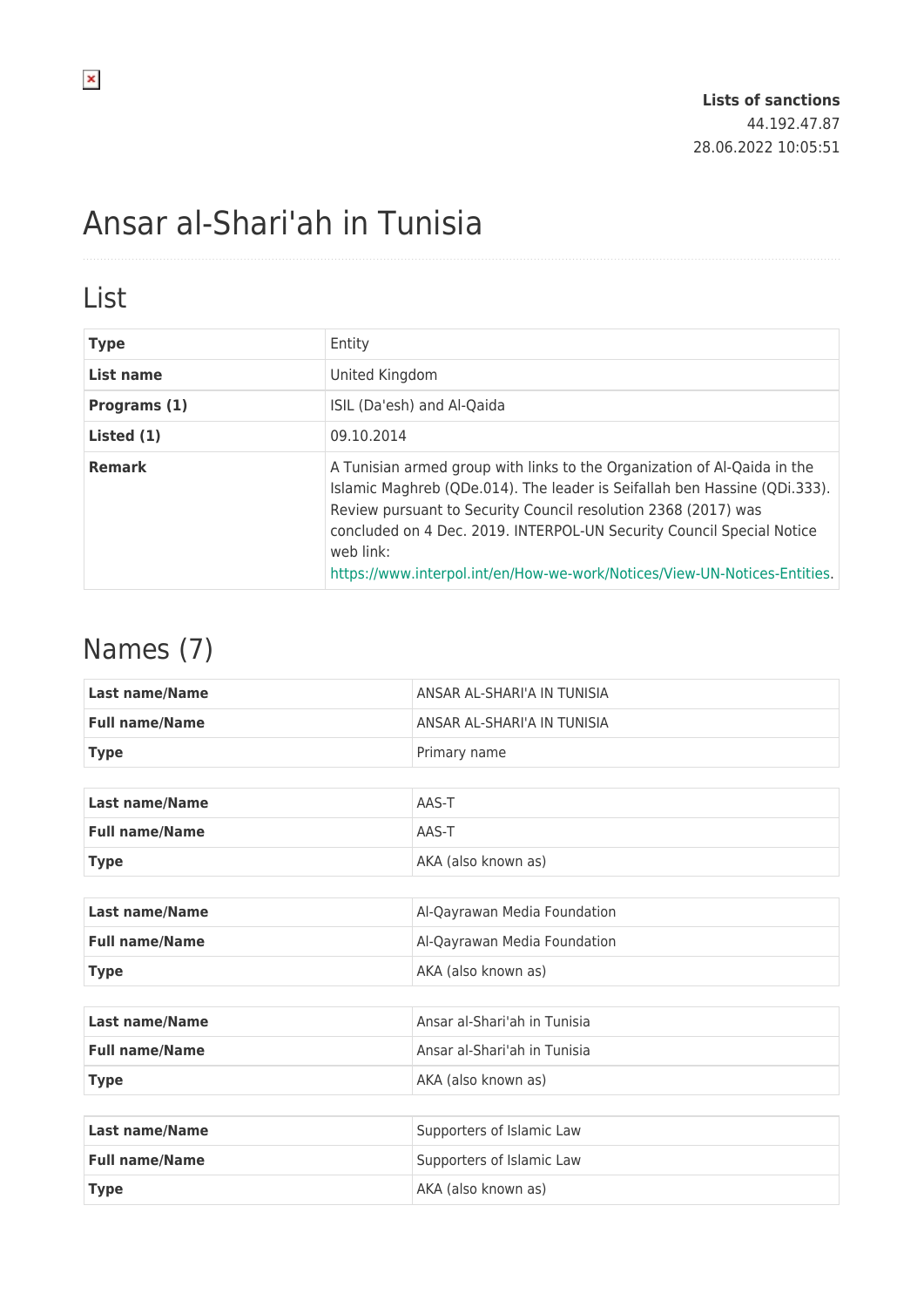| Last name/Name        | Ansar al-Sharia            |
|-----------------------|----------------------------|
| <b>Full name/Name</b> | Ansar al-Sharia            |
| <b>Type</b>           | AKA (also known as)        |
|                       |                            |
| <b>Last name/Name</b> | Ansar al-Sharia in Tunisia |
| <b>Full name/Name</b> | Ansar al-Sharia in Tunisia |
| <b>Type</b>           | AKA (also known as)        |

# Addresses (1)

|--|

# Historical data

# Names (8)

| <b>Last name/Name</b><br>Ansar Al-shari'a in Tunisia (AAS-T)<br><b>Full name/Name</b><br>Ansar Al-shari'a in Tunisia (AAS-T)<br>Prime alias<br><b>Type</b><br>Historical (last time active at 28.02.2022 05:16)<br><b>Status</b><br><b>Last name/Name</b><br>AAS-T |  |  |
|--------------------------------------------------------------------------------------------------------------------------------------------------------------------------------------------------------------------------------------------------------------------|--|--|
|                                                                                                                                                                                                                                                                    |  |  |
|                                                                                                                                                                                                                                                                    |  |  |
|                                                                                                                                                                                                                                                                    |  |  |
|                                                                                                                                                                                                                                                                    |  |  |
|                                                                                                                                                                                                                                                                    |  |  |
|                                                                                                                                                                                                                                                                    |  |  |
| <b>Full name/Name</b><br>AAS-T                                                                                                                                                                                                                                     |  |  |
| AKA (also known as)<br><b>Type</b>                                                                                                                                                                                                                                 |  |  |
|                                                                                                                                                                                                                                                                    |  |  |
| Historical (last time active at 28.02.2022 05:16)<br><b>Status</b>                                                                                                                                                                                                 |  |  |
| <b>Last name/Name</b><br>Supporters of Islamic Law                                                                                                                                                                                                                 |  |  |
| <b>Full name/Name</b><br>Supporters of Islamic Law                                                                                                                                                                                                                 |  |  |
| AKA (also known as)<br><b>Type</b>                                                                                                                                                                                                                                 |  |  |
|                                                                                                                                                                                                                                                                    |  |  |
| Historical (last time active at 28.02.2022 05:16)<br><b>Status</b>                                                                                                                                                                                                 |  |  |
| Ansar al-Shari'ah in Tunisia<br><b>Last name/Name</b>                                                                                                                                                                                                              |  |  |
| <b>Full name/Name</b><br>Ansar al-Shari'ah in Tunisia                                                                                                                                                                                                              |  |  |
| AKA (also known as)<br><b>Type</b>                                                                                                                                                                                                                                 |  |  |
|                                                                                                                                                                                                                                                                    |  |  |
| Historical (last time active at 28.02.2022 05:16)<br><b>Status</b>                                                                                                                                                                                                 |  |  |
| Ansar al-Shari'ah<br><b>Last name/Name</b>                                                                                                                                                                                                                         |  |  |
| Ansar al-Shari'ah<br><b>Full name/Name</b>                                                                                                                                                                                                                         |  |  |
| AKA (also known as)<br><b>Type</b>                                                                                                                                                                                                                                 |  |  |